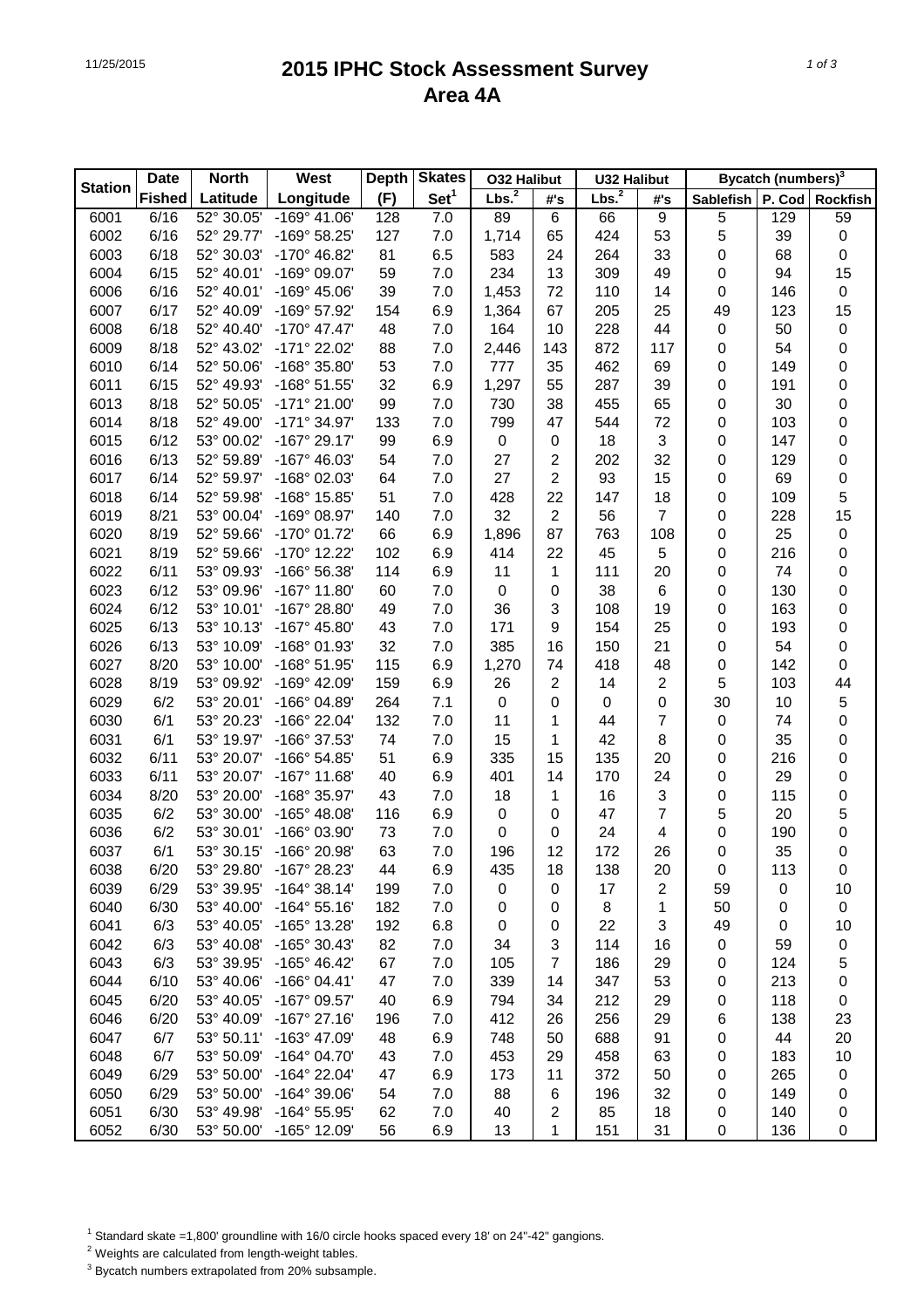## 11/25/2015 **2015 IPHC Stock Assessment Survey Area 4A**

|                | <b>Date</b>   | <b>North</b> | West                  | <b>Depth</b> | <b>Skates</b>    | <b>032 Halibut</b> |                | <b>U32 Halibut</b> |                |                  | <b>Bycatch (numbers)</b> <sup>3</sup> |                 |
|----------------|---------------|--------------|-----------------------|--------------|------------------|--------------------|----------------|--------------------|----------------|------------------|---------------------------------------|-----------------|
| <b>Station</b> | <b>Fished</b> | Latitude     | Longitude             | (F)          | Set <sup>1</sup> | Lbs. <sup>2</sup>  | #'s            | Lbs. <sup>2</sup>  | #'s            | <b>Sablefish</b> |                                       | P. Cod Rockfish |
| 6053           | 6/4           | 53° 50.04'   | -165° 28.68'          | 50           | 7.0              | 96                 | $\overline{7}$ | 173                | 30             | $\pmb{0}$        | 45                                    | 0               |
| 6054           | 6/28          | 53° 50.02'   | -165° 46.02'          | 41           | 7.0              | 163                | 9              | 44                 | 10             | 0                | 94                                    | 0               |
| 6055           | 6/10          | 53° 50.00'   | -166° 02.63'          | 42           | 7.1              | 607                | 32             | 200                | 32             | 0                | 71                                    | 0               |
| 6056           | 6/10          | 53° 49.96'   | -166° 20.00'          | 152          | 7.0              | 412                | 20             | 160                | 20             | 0                | 60                                    | 0               |
| 6057           | 6/7           | 54° 00.02'   | -164° 06.54'          | 41           | 7.0              | 248                | 15             | 190                | 26             | 0                | 134                                   | 0               |
| 6058           | 6/6           | 54° 00.18'   | $-164^{\circ} 23.12'$ | 56           | 7.0              | 64                 | 4              | 149                | 24             | 0                | 109                                   | 0               |
| 6059           | 6/5           | 53° 59.91'   | -164° 40.57'          | 54           | 7.0              | 204                | 15             | 431                | 72             | 0                | 45                                    | 0               |
| 6060           | 6/5           | 54° 00.03'   | $-164^{\circ} 56.73'$ | 44           | 7.0              | 80                 | 6              | 103                | 16             | 0                | 89                                    | 0               |
| 6061           | 6/4           | 54° 00.00'   | -165° 11.92'          | 40           | 7.0              | 770                | 40             | 191                | 26             | 0                | 188                                   | 0               |
| 6062           | 6/4           | 53° 59.98'   | -165° 29.33'          | 40           | 7.0              | 296                | 15             | 110                | 17             | 0                | 302                                   | 0               |
| 6063           | 6/28          | 53° 59.99'   | -165° 46.05'          | 47           | 7.0              | 1,226              | 64             | 386                | 52             | 0                | 40                                    | 0               |
| 6064           | 6/6           | 54° 10.05'   | $-164^{\circ}$ 07.19' | 38           | 7.0              | 283                | 21             | 354                | 54             | 0                | 80                                    | 0               |
| 6065           | 6/6           | 54° 10.03'   | -164° 25.56'          | 47           | 6.9              | 90                 | 6              | 186                | 29             | 0                | 78                                    | 0               |
| 6066           | 6/5           | 54° 08.74'   | $-164^{\circ}$ 42.10' | 40           | 7.0              | 218                | 12             | 165                | 26             | 0                | 190                                   | 0               |
| 7001           | 7/10          | 54° 29.88'   | -165° 44.02'          | 204          | 7.0              | 159                | 12             | 1,163              | 158            | 0                | 0                                     | 0               |
| 7002           | 7/13          | 54° 29.87'   | -166° 18.98'          | 272          | 7.0              | 382                | 19             | 18                 | $\overline{2}$ | 10               | 0                                     | 25              |
| 7003           | 7/13          | 54° 29.90'   | -166° 35.98'          | 266          | 7.0              | 164                | 8              | $\boldsymbol{0}$   | 0              | 25               | 5                                     | 10              |
| 7004           | 7/13          | 54° 29.99'   | -166° 53.06'          | 261          | 7.0              | 218                | 13             | 9                  | 1              | 20               | 0                                     | 40              |
| 7006           | 7/10          | 54° 39.94'   | -165° 26.00'          | 109          | 7.0              | 42                 | 1              | 12                 | 3              | 0                | 307                                   | $\mathbf 0$     |
| 7007           | 7/12          | 54° 40.00'   | -165° 39.27'          | 176          | 7.0              | 84                 | 5              | 314                | 49             | 0                | 5                                     | 0               |
| 7008           | 7/12          | 54° 39.80'   | -166° 00.99'          | 182          | 7.0              | 318                | 20             | 469                | 59             | 0                | 0                                     | 0               |
| 7009           | 7/11          | 54° 40.00'   | -166° 18.22'          | 174          | 5.2              | 60                 | 3              | 52                 | 6              | 0                | 0                                     | 0               |
| 7010           | 7/11          | 54° 40.00'   | -166° 35.02'          | 184          | 7.0              | 257                | 16             | 76                 | 10             | 0                | 0                                     | 0               |
| 7011           | 7/27          | 54° 40.05'   | -166° 53.00'          | 208          | 7.0              | 889                | 52             | 158                | 17             | 0                | 0                                     | 10              |
| 7012           | 7/27          | 54° 39.98'   | $-167^{\circ}$ 09.71' | 247          | 7.0              | 39                 | 2              | $\boldsymbol{0}$   | 0              | 0                | 0                                     | 30              |
| 7013           | 7/10          | 54° 50.00'   | -165° 25.55'          | 83           | 7.0              | 25                 | $\overline{2}$ | 77                 | 14             | 0                | 110                                   | $\mathbf 0$     |
| 7014           | 7/12          | 54° 49.99'   | -165° 43.02'          | 85           | 7.0              | 11                 | 1              | 25                 | 4              | 0                | 220                                   | 0               |
| 7015           | 7/12          | 54° 49.99'   | $-166°00.17'$         | 86           | 7.0              | 119                | 8              | 73                 | 10             | 0                | 165                                   | 0               |
| 7016           | 7/11          | 54° 50.11'   | $-166^{\circ}$ 18.00' | 89           | 7.0              | 43                 | 3              | 46                 | 6              | 0                | 75                                    | 0               |
| 7017           | 7/11          | 54° 49.92'   | -166° 35.02'          | 108          | 7.0              | 124                | $\overline{7}$ | 37                 | 4              | 0                | 35                                    | 0               |
| 7018           | 7/27          | 54° 49.99'   | -166° 52.22'          | 143          | 7.0              | 316                | 15             | 20                 | 2              | 0                | 35                                    | 0               |
| 7019           | 7/26          | 54° 50.00'   | $-167^{\circ}$ 10.00' | 194          | 7.0              | 2,169              | 137            | 307                | 34             | 0                | 0                                     | 0               |
| 7021           | 7/14          | 55° 00.00'   | -166° 34.31'          | 80           | 7.0              | 200                | 9              | $\overline{7}$     | 1              | 0                | 35                                    | 0               |
| 7022           | 7/14          | 55° 00.00'   | $-166°51.91'$         | 84           | 7.0              | 24                 | 1              | 0                  | 0              | 0                | 20                                    | 0               |
| 7023           | 7/26          | 55° 00.01'   | -167° 09.00'          | 96           | 7.0              | 130                | 4              | 10                 | 1              | 0                | 135                                   | 0               |
| 7024           | 7/25          | 55° 00.00'   | -167° 26.91'          | 160          | 7.0              | 1,506              | 83             | 188                | 20             | 0                | 55                                    | 0               |
| 7025           | 7/14          | 55° 10.00'   | $-166°34.01'$         | 77           | 7.0              | 89                 | 5              | 18                 | 2              | 0                | 70                                    | 0               |
| 7026           | 7/14          | 55° 10.02'   | $-166^{\circ} 51.00'$ | 79           | 7.0              | 244                | 13             | 9                  | 1              | 0                | 45                                    | 0               |
| 7027           | 7/26          | 55° 10.00'   | -167° 09.00'          | 82           | 7.0              | 69                 | 4              | 21                 | 3              | 0                | 70                                    | 0               |
| 7028           | 7/25          | 55° 10.00'   | $-167^{\circ}$ 26.15' | 89           | 7.0              | 73                 | 4              | 46                 | 5              | 0                | 235                                   | 0               |
| 7029           | 7/25          | 55° 09.99'   | $-167^{\circ}$ 44.16' | 168          | 7.0              | 993                | 63             | 301                | 33             | 0                | 50                                    | 0               |
| 7030           | 7/15          | 55° 20.00'   | $-167^{\circ}$ 44.04' | 90           | 7.0              | 197                | 13             | 144                | 18             | 0                | 327                                   | 0               |
| 7031           | 7/15          | 55° 20.01'   | -168° 00.92'          | 198          | 7.0              | 120                | 9              | 122                | 16             | 0                | 60                                    | 5               |
| 7032           | 7/15          | 55° 30.00'   | $-168°01.01'$         | 79           | 7.0              | 219                | 13             | 200                | 30             | 0                | 215                                   | 0               |
| 7033           | 7/24          | 55° 30.01'   | -168° 18.94'          | 135          | 7.0              | 178                | 11             | 42                 | 5              | 0                | 120                                   | 0               |
| 7034           | 7/24          | 55° 39.94'   | -168° 37.00'          | 79           | 7.0              | 58                 | 3              | 47                 | 9              | 0                | 200                                   | 0               |
| 7035           | 7/17          | 55° 50.01'   | -168° 37.05'          | 79           | 7.0              | 337                | 20             | 159                | 23             | 0                | 171                                   | 0               |
| 7036           | 7/17          | 55° 50.66'   | -168° 47.62'          | 82           | 7.0              | 54                 | 3              | 63                 | 8              | 0                | 215                                   | 0               |
| 7037           | 7/17          | 55° 59.97'   | -168° 19.00'          | 87           | 7.0              | 74                 | 5              | 58                 | 8              | 0                | 180                                   | 0               |
| 7038           | 7/18          | 56° 00.09'   | -168° 37.02'          | 147          | 7.0              | 71                 | 4              | 6                  | 1              | 0                | 35                                    | 35              |

<sup>1</sup> Standard skate =1,800' groundline with 16/0 circle hooks spaced every 18' on 24"-42" gangions.

2 Weights are calculated from length-weight tables.

 $3$  Bycatch numbers extrapolated from 20% subsample.